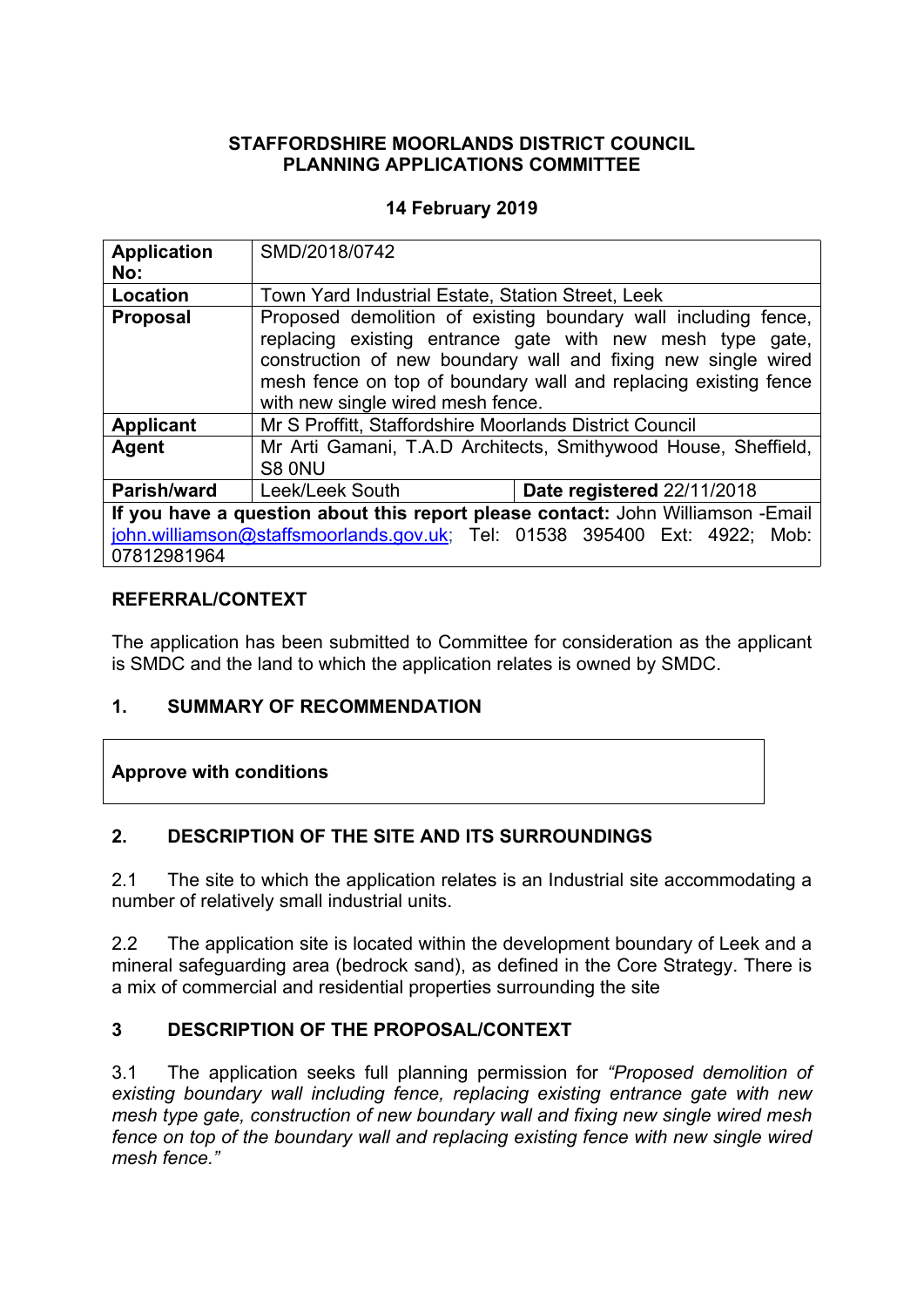3.2 The application and all details associated with it can be found on the Council's website at:

[http://publicaccess.staffsmoorlands.gov.uk/portal/servlets/ApplicationSearchServlet?](http://publicaccess.staffsmoorlands.gov.uk/portal/servlets/ApplicationSearchServlet?PKID=127196) [PKID=127196](http://publicaccess.staffsmoorlands.gov.uk/portal/servlets/ApplicationSearchServlet?PKID=127196)

# **4 RELEVANT PLANNING HISTORY**

4.1 None directly relevant.

# **5 PLANNING POLICIES RELEVANT TO THE DECISION**

- 5.1 The Development Plan comprises:
	- Staffordshire Moorlands Local Plan (Adopted 1998)
	- The Staffordshire Moorlands Local Development NPPF Core Strategy (Adopted March 2014)
	- The Minerals Local Plan (Adopted December 1999) Saved Policies 2007
	- Staffordshire & Stoke-on-Trent Joint Waste Core Strategy (Adopted March 2013)

# **Staffordshire Moorlands Local Plan (1998)**

5.2 Development boundaries within the 1998 Adopted Local Plan are still in force until such time as they are reviewed and adopted through the site allocations process. Public consultation on specific site allocations has now commenced.

# **Adopted Staffordshire Moorlands Local Development Framework (LDF) (26th March 2014)**

5.3 The Staffordshire Moorlands Local Development Framework (LDF) is a District wide development plan which replaces the Staffordshire Moorlands Local Plan to provide a framework for delivering development up to 2026. The Core Strategy is the key LDF document. It is a strategic District wide plan which influences how and where the Staffordshire Moorlands will develop in the future. It sets out what the Council would like to achieve in each of the main towns and the rural areas outside of the Peak District National Park. The Core Strategy provides the framework for future LDF documents which will then identify specific sites for development in the District (Site Allocations Development Plan Document) and provides detailed guidance to supplement the policies (Supplementary Planning Guidance).

5.4 The following Core Strategy (CS) policies and Supplementary Planning Documents are relevant to the determination of the application:-

- SS1 Development Principles
- SS1a Presumption in Favour of Sustainable Development
- SS2 Future provision of development
- SS3 Distribution of development
- SS5 Towns
- SS5a Leek Area Strategy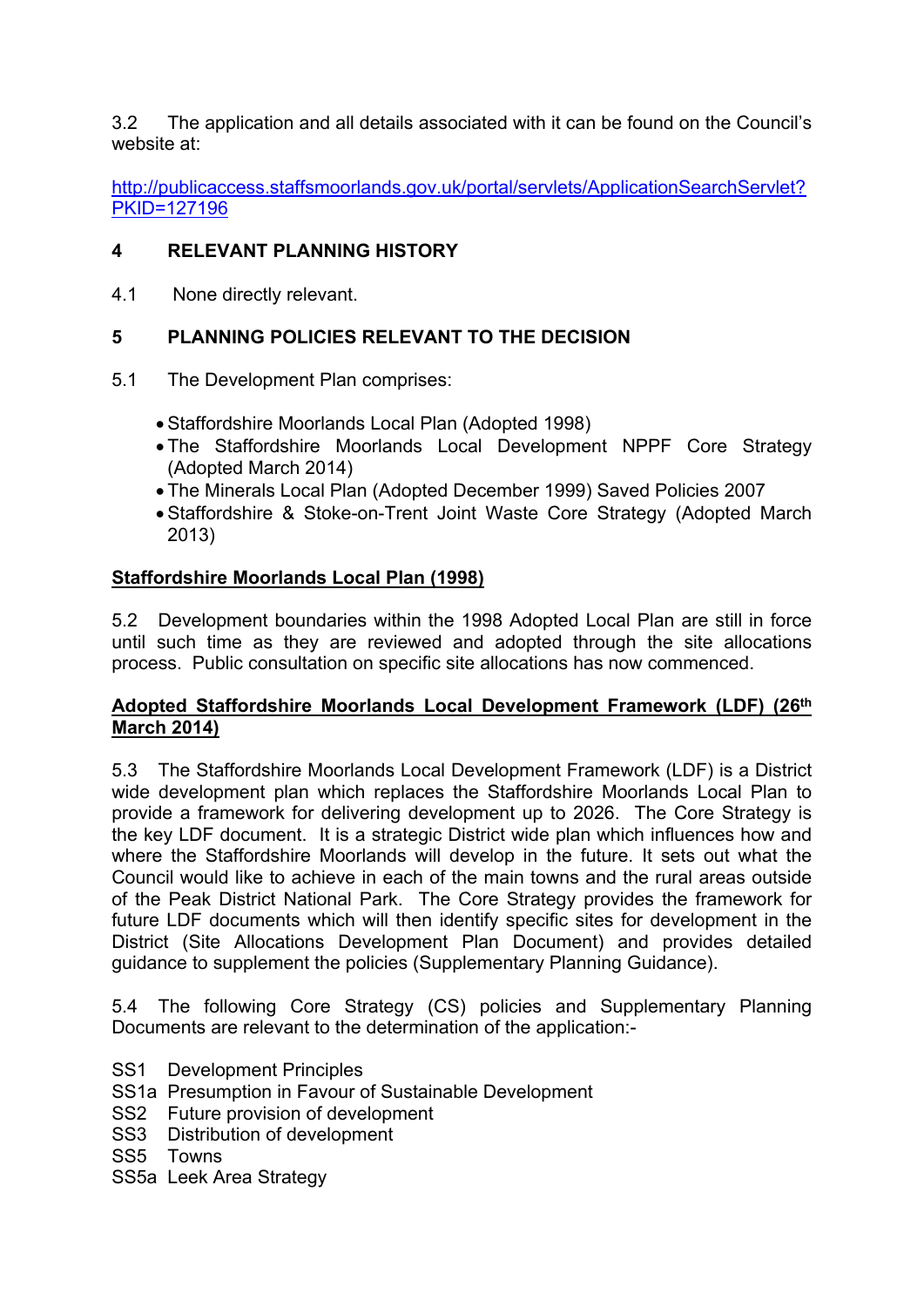- SD1 Sustainable use of Resources
- DC1 Design Considerations
- C1 Creating Sustainable Communities<br>NE1 Biodiversity and Geological Resoure
- **Biodiversity and Geological Resources**
- T1 Development and Sustainable Transport

#### **National Planning Policy Framework – July 2018**

#### **National Planning Practice Guidance**

#### **Emerging Staffordshire Moorlands Local Plan**

#### *National Policy Guidance*

5.5 Paragraph 48 of the newly adopted NPPF states that:

*"…decision-takers may also give weight to relevant policies in emerging plans according to:*

- *the stage of preparation of the emerging plan (the more advanced the preparation, the greater the weight that may be given);*
- *the extent to which there are unresolved objections to relevant policies (the less significant the unresolved objections, the greater the weight that may be given); and*
- *the degree of consistency of the relevant policies in the emerging plan to the policies in this Framework (the closer the policies in the emerging plan to the policies in the Framework, the greater the weight that may be given).*

#### *Local Plan process*

5.6 The Council agreed to publish the Local Plan Submission Version for representations in February 2018. At this point, the Council agreed that the Local Plan was "sound". Formal representations were then invited from residents, businesses and other stakeholders to provide them with the opportunity to support or challenge the soundness or legal compliance of the Local Plan. This stage in the process followed three previous public consultations since 2015 which had informed the preparation of the Local Plan alongside a comprehensive evidence base.

5.7 In June 2018, the Council subsequently agreed to submit the Local Plan Submission Version to the Secretary of State for examination. An examination in public was held in October 2018. Additional information is to be submitted to the Inspector after which Modifications will be required; the Proposed Main Modifications will be subject to public consultation. The timescale for the adoption of the Local Plan currently remains as Spring 2019. At this point it will supersede the adopted Core Strategy and become part of the statutory development plan for the District.

5.8 In this context, the Council's position on the weight to be given to the policies contained in the Local Plan Submission Version in terms of the three criteria set out in Paragraph 48 of the NPPF will be noted where appropriate.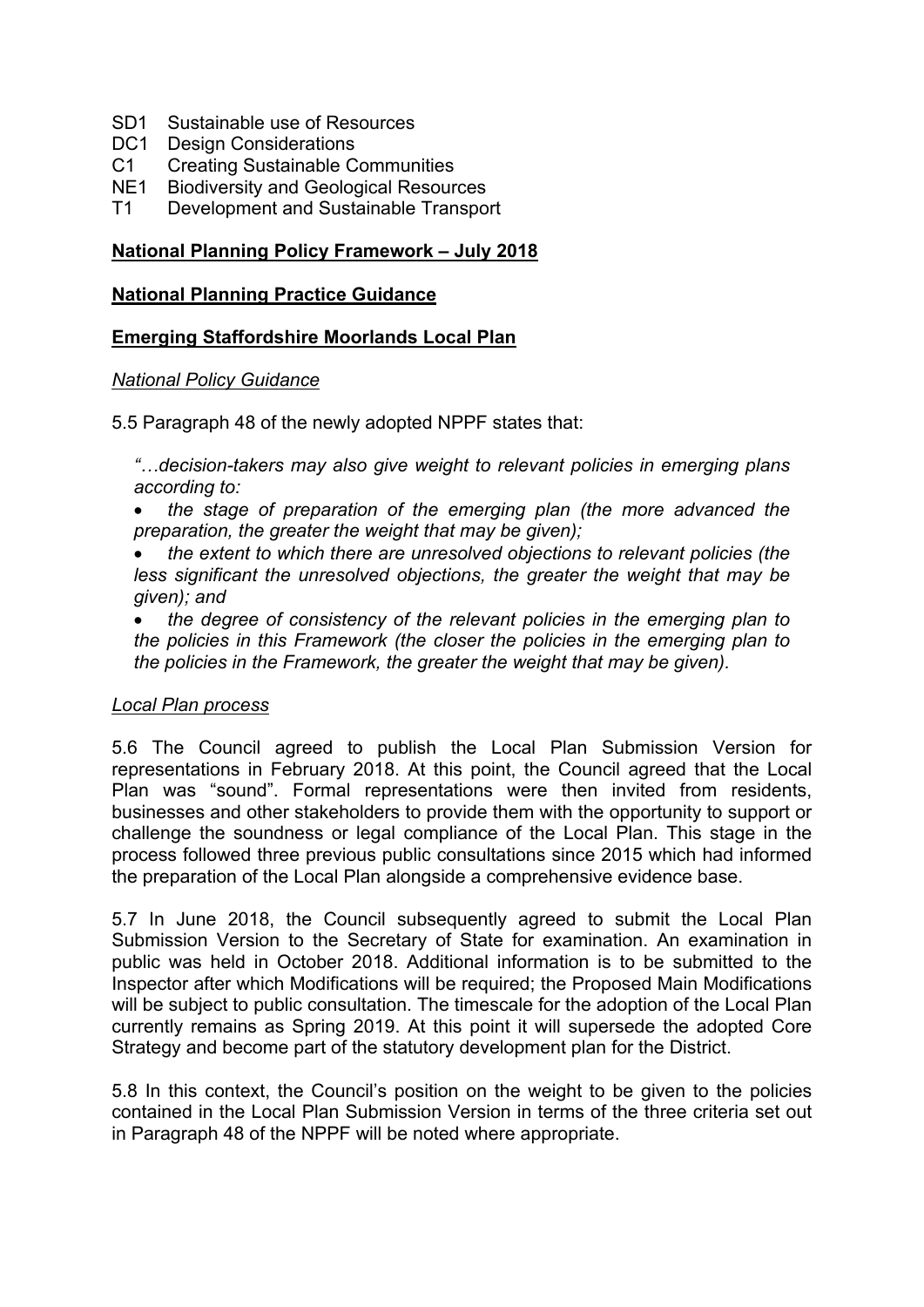The stage of preparation – the Local Plan is now at an advanced stage of preparation as examination in public has been undertaken.

 The extent to which there are unresolved objections to relevant policies – this varies depending on the policy in question. The level of outstanding objections to each policy indicates the amount of weight to be given to each of the policies at this stage in the process.

 The degree of consistency of policies with the NPPF – At this stage, the Council considers the submitted version of the Local Plan to be sound and policies are deemed to be consistent with the NPPF. As noted above, additional information is to be submitted along with Modifications.

#### *Emerging Policies*

5.9 The following policies are considered to be relevant to this application:

- SS1 Development Principles
- SS1a Presumption in favour of sustainable development
- SS2 Settlement Hierarchy
- SS3 Future Provision and Distribution of Development
- SS5 Leek Area Strategy
- SD1 Sustainable Use of Resources
- DC1 Design Considerations
- C1 Creating Sustainable Communities
- NE1 Biodiversity and Geological Resources
- T1 Development and Sustainable Transport

# **6 CONSULTATIONS, PUBLICITY & REPRESENTATIONS**

| Site notice         | Expiry date for comments: 02.01.2019 |
|---------------------|--------------------------------------|
| <b>Press notice</b> | Expiry date for comments: N/A        |
| <b>Neighbours</b>   | Expiry date for comments: 25.12.2018 |

#### **Neighbour/public comments**

6.1 None received.

#### **Consultee responses**

#### **Leek Town Council**

6.2 No comments received.

#### **SMDC Highway Authority**

6.3 There are no objections on Highway grounds; the proposal appears to be straight replacement of boundary treatment.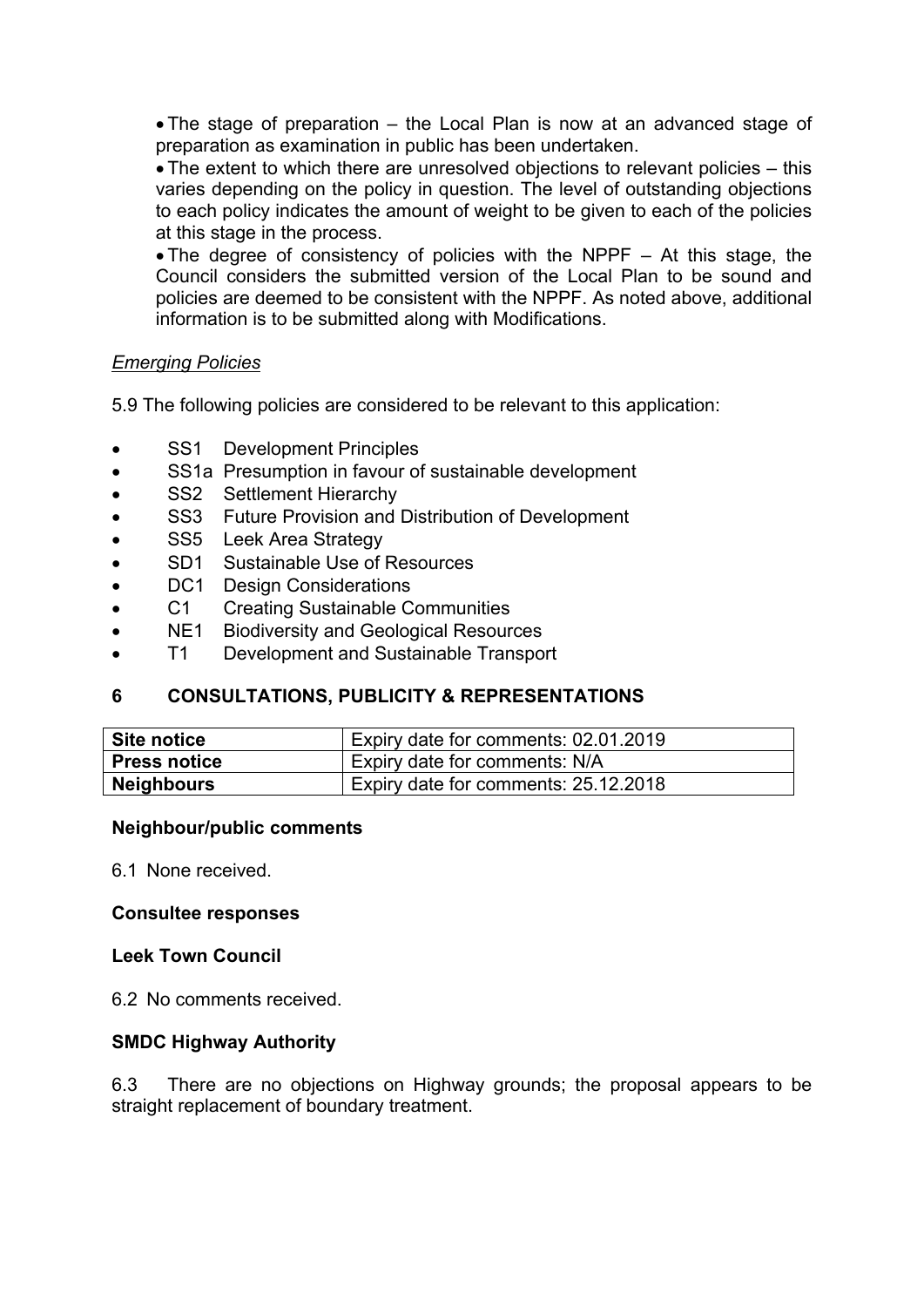# **7 POLICY, MATERIAL CONSIDERATIONS AND PLANNING BALANCE**

### **Policy Context**

7.1 The Local Planning Authority is required to determine planning applications in accordance with the development plan, unless there are material circumstances which indicate otherwise. The Council's Development Plan is formed of the Core Strategy (CS) Development Plan Document (adopted March 2014) and the Saved Local Plan Proposals Map/Settlement Boundaries (adopted 1998), which remains in force until the Council's Local Plan is adopted.

7.2 Core Strategy Policy SS1a establishes a 'Presumption in Favour of Sustainable Development' as contained within the National Planning Policy Framework (the Framework) where: (1) planning applications that accord with policies within the Core Strategy will be approved without delay and (2) where there are no relevant development plan policies, or the policies which are most important for determining the application are out of date, the Council will grant planning permission unless:-

*i) the application of policies in this Framework that protect areas or assets of particular importance provides a clear reason for refusing the development proposed; or*

*ii) any adverse impacts of doing so would significantly and demonstrably outweigh the benefits, when assessed against the policies in this Framework taken as a whole.* (Para 11 NPPF July 2018).

7.3 The policies contained in the Framework are supplemented by the National Planning Practice Guidance (NPPG), which is also a material consideration in the determination of this application.

#### **Principle of Proposed Development**

7.4 Policy SS1 of the CS requires development to contribute positively to the social, economic and environmental aspects of Staffordshire Moorlands.

7.5 Policy SS1a of the CS states that planning applications that accord with the CS will be approved without delay, unless material considerations indicate otherwise.

7.6 As noted above, the site is located within the development boundary of Leek Town. Within the context of Development Plan policies the principle of the proposed development is acceptable.

#### **Highway safety and sustainable transport**

7.7 Policy T1 of the CS seeks to support development which reduces the reliance on the private car for travel journeys and reduces the need to travel generally. Development should be close to and not detrimentally impact upon the highway network; sites should be located to enable a range of sustainable travel modes to be used. Section 9 of the Framework seeks to promote sustainable transport.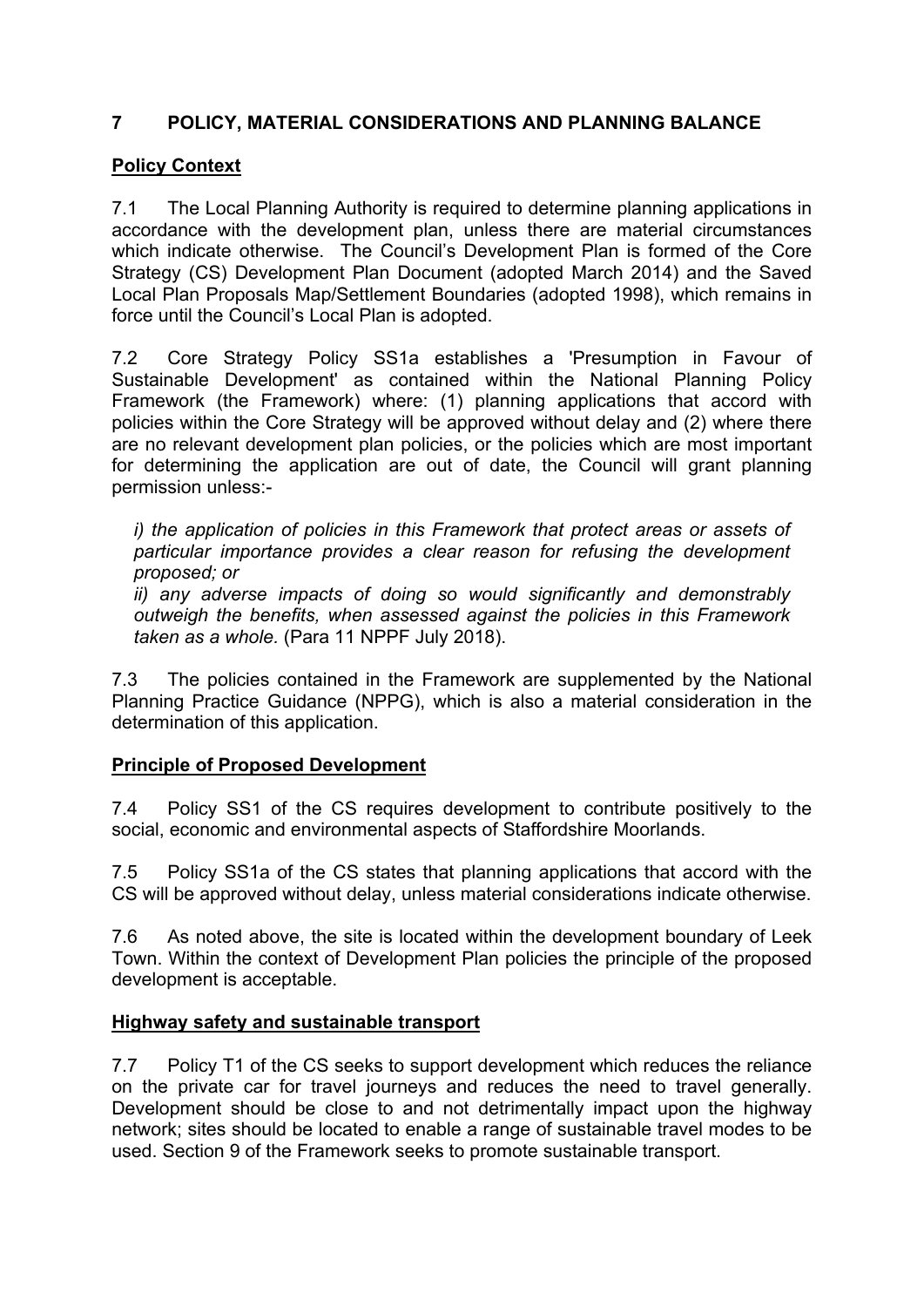7.8 The proposed works do not alter any access points or parking arrangements. The Highway Authority raises no objections. As such the proposed development is considered not to raise any highway safety issues and the proposal complies with Local Plan policy T1 and section 9 of the NPPF.

# **Design, impact on the street-scene and the character & appearance of the area**

7.9 Policy SS1 of the CS seeks, inter alia, to ensure development contributes positively to the environment, maintains the distinctive character of the Staffordshire Moorlands District and the individual towns & villages and their settings. Policy DC1 of the CS requires, inter alia, all development to be well designed, reinforce local distinctiveness, positively contribute to or compliment the special character and heritage of the area and be of high quality respecting the site and its surroundings, including scale, layout, character and appearance.

7.10 Para 124 of the Framework states that good design is a key aspect of sustainable development.

7.11 The proposed development is described as *"…demolition of existing boundary wall including fence, replacing existing entrance gate with new mesh type gate, construction of new boundary wall and fixing new single wired mesh fence on top of the boundary wall and replacing existing fence with new single wired mesh fence."*

7.12 In summary, the proposal consists of replacing and enhancing existing boundary treatments (including gates).

7.13 As is evident on site, there are currently boundary treatments consisting of dwarf walls with railings on top, brick pillars, higher sections of walls, hedges and gates.

7.14 The proposed development replaces the boundary wall with a very similar wall (with the brick pillars of a consistent size and existing higher wall sections removed), installing railings with mesh fencing above the dwarf walls, replacing some existing railings with mesh fencing and replacing the entrance gate with a mesh gate. The siting of the boundary treatments remains as existing and the heights all remain as existing. The materials are also similar – with bricks similar to the existing bricks and the wire mesh fencing to be a dark green colour.

7.15 It is considered that the proposed development will not be much different than the existing and therefore the impact on the street-scene and the character and appearance of the area will be minimal and acceptable. As such, the proposed development is considered to comply with the design tenets of Local Plan policy DC1 and section 12 of the Framework.

#### **Impact on residential amenity**

7.16 Policy DC1 of the CS seeks, amongst other things, to protect residential amenity. Bullet point 'f' of para. 127 of the Framework requires a good standard of amenity for all existing and future occupants of land and buildings to be achieved.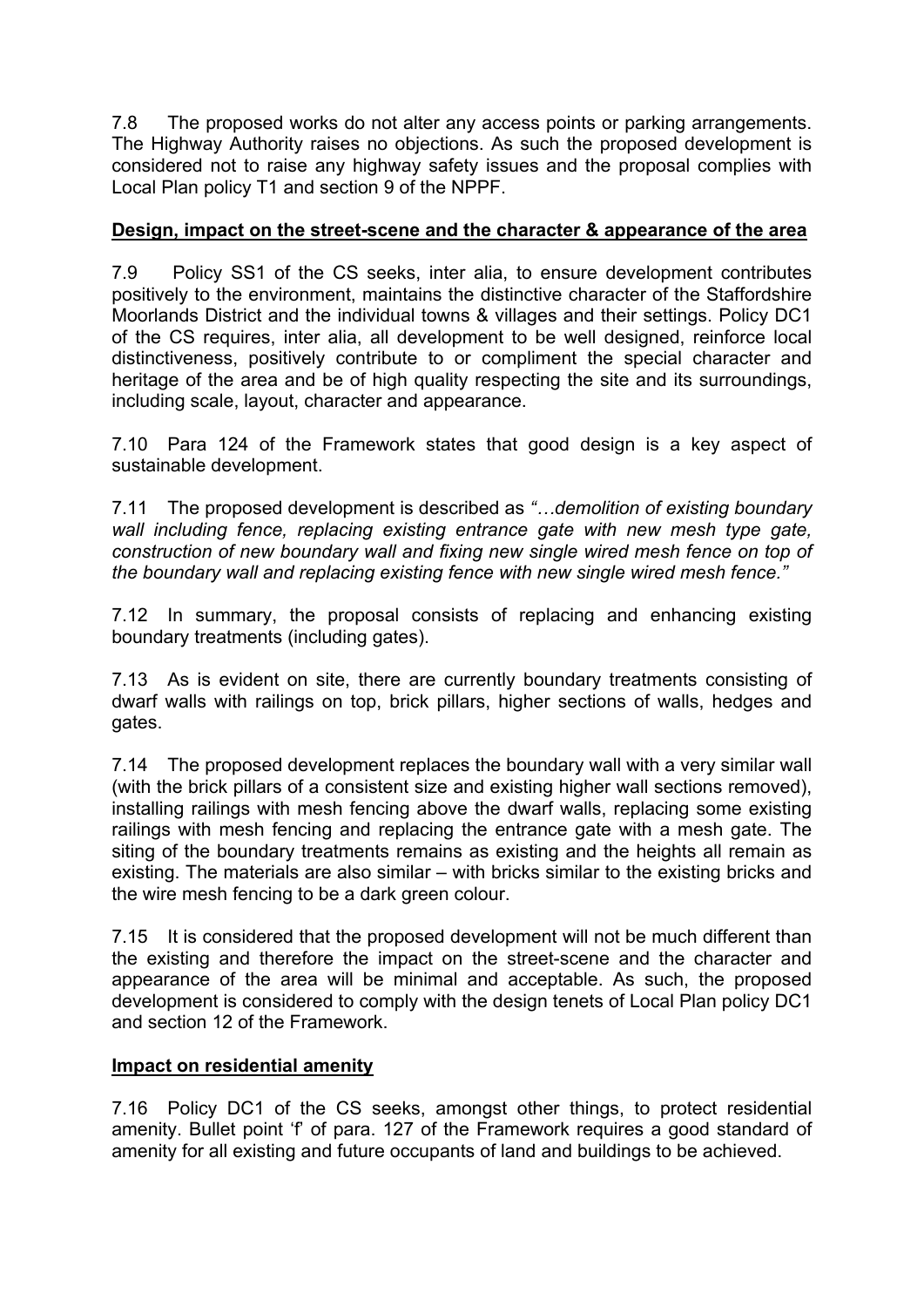7.17 Given that the proposed alterations to the boundary treatments are very similar to the existing it is considered that the proposal would have very little impact on the amenities of neighbouring properties. As such it is considered that the proposal accords with the amenity tenets of policy DC1 of the Local Plan and para 127 of the Framework.

# **8 CONCLUSION / PLANNING BALANCE/SUSTAINABILITY**

8.1 As outlined above, the application is to be determined in accordance with the Development Plan, unless there are material considerations that indicate otherwise. It has been concluded that the proposed development is acceptable in principle and in respect of design, impact on the street-scene/character of area, neighbour amenity and highway safety.

8.2 Consequently the proposed development would constitute a sustainable form of development that accords with CS policy SS1a (sustainability) and the concept of sustainability at the heart of the NPPF.

# **8 RECOMMENDATION - APPROVE**

### **A. It is recommended that planning permission is granted subject to the conditions and informatives outlined below.**

### **Conditions**

**1.** The development hereby permitted shall be begun before the expiration of three years from the date of this permission.

Reason:- To comply with the provisions of Section 51 of the Town and Country Planning, Planning and Compulsory Purchase Act, 2004.

**2.** The development hereby permitted shall be carried out in accordance with the following approved plans: EX-0001, EX-0002, EX-0003, EX-0004, GX-001, GX-002, GX-003.

Reason:- For the avoidance of doubt and in the interests of proper planning, in accordance with the National Planning Policy Framework.

**3.** The materials to be used for the development hereby permitted shall be as specified in the application i.e. masonry brick to match existing with reconstituted stone capping & coping stones. The colour of the fence and gates shall be dark green (RAL 6005).

Reason:- To ensure that the external appearance of the development is satisfactory.

# **Informatives**

**i) The LPA has worked with the applicant to secure a sustainable form of development. Para 38 pf the NPPF has been adhered to.**